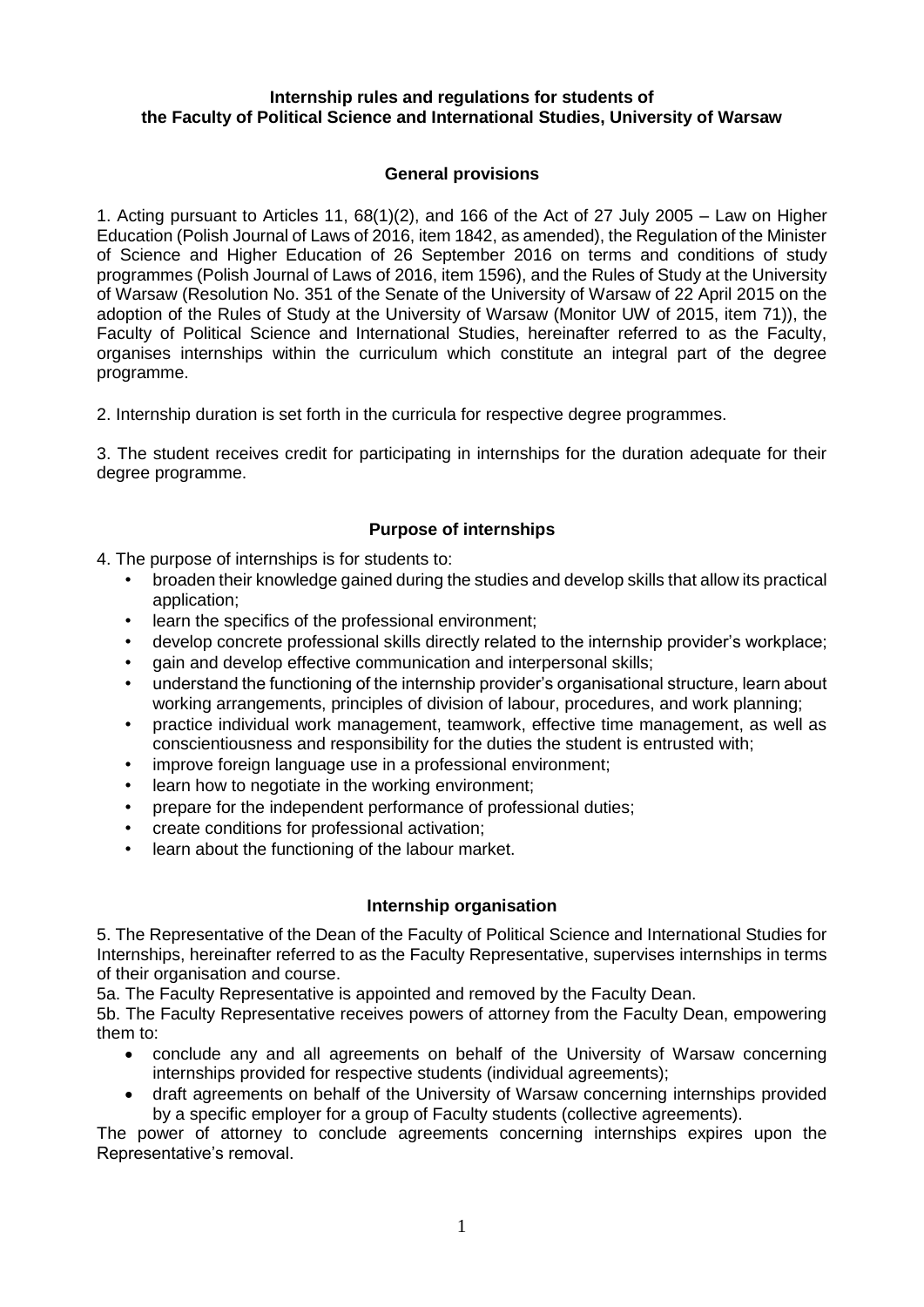6. The Head of the Institute may appoint an Institute Representative for internships The Institute Representative may be appointed for one or multiple specific degree programmes.

- 7. The Faculty Representative's duties include:
	- 1) drafting and signing individual agreements;
	- 2) drafting collective agreements;
	- 3) awarding internship credit in specific cases;
	- 4) contacting potential internship providers;
	- 5) coordinating the efforts of Institute Representatives;
	- 6) supervising the creation and use of the Faculty's internship posting database;
	- 7) drafting yearly reports on internship completion for the Faculty Dean;
	- 8) considering appeals brought against Institute Representatives' decisions concerning internship credit.
- 8. The Institute Representative's duties include:
	- 1) collecting data on internship providers;
	- 2) cooperating with the Faculty Representative on the use of the Faculty's internship posting offering;
	- 3) recognising the needs of students with respect to internships;
	- 4) accepting the internship provider selected by the student if they do not avail themselves of the Faculty's database or the University of Warsaw's Career Office;
	- 5) approving the internship programme, as agreed between the internship provider, student, and Institute Representative;
	- 6) holding the student accountable for the completion of their internship programme;
	- 7) awarding internship credit in line with the rules adopted by the unit;
	- 8) providing the Faculty Representative with information on internship completion for students of a given Faculty unit.

9. If no Institute Representative is appointed, the Faculty Representative performs all duties related to ensuring that internships are provided for students of the given degree programmes.

# **The Internship Provider**

10. Internships may be provided by both domestic and foreign entities, such as businesses, public administration authorities, local government administration bodies, non-governmental organisations, educational establishments, healthcare providers, cultural institutions, scientific and research institutions, as well as other entities, on the condition that the internship they provide for the student corresponds with the purpose of internships and yields the desired results.

11. Internships may be part of European Union programmes and international exchange programmes directed at students.

12. Students may participate in internships at institutions of their own selection, in line with their degree programme's profile, and for the number of teaching hours mandated by their curriculum.

13. Students may avail themselves of the internship offering presented by Institute Representatives, Faculty Representative, or the electronic database created by the University of Warsaw's Career Office. The database is available at the Career Office's website.

14. If the student rejects the offering of University of Warsaw's Career Office and suggests no intern provider of their own selection, they are obliged to justify in writing why they do not wish to select the postings available.

### **Forms of internships**

15. Internships may take following forms: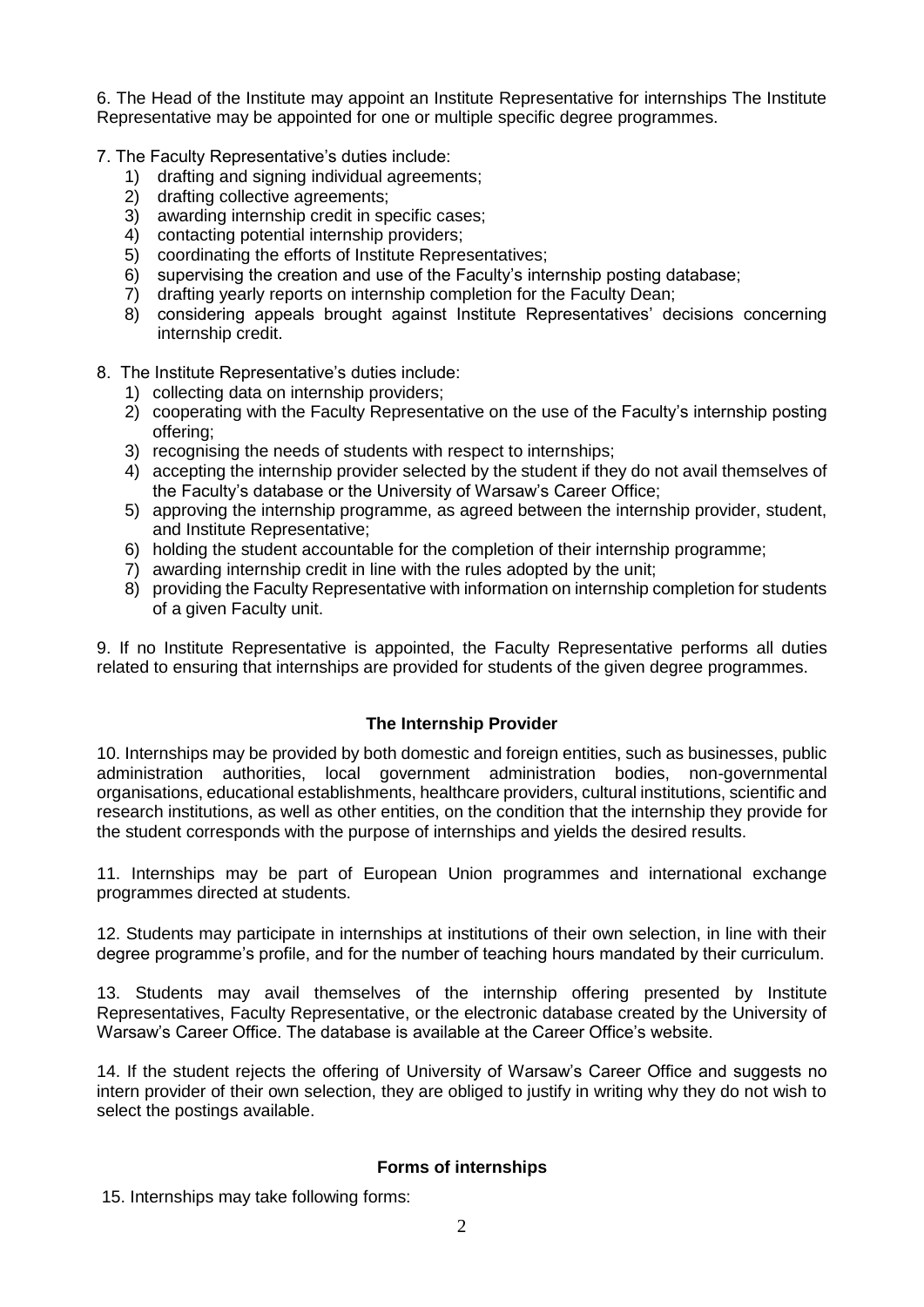- organised internships, where the student selects the internship offering available at the University of Warsaw's Career Office, as prepared by the University, which arises from the long-term agreements concluded by the University; the student may also select offerings prepared by Faculty units within the collective agreements concluded with internship providers;
- individual internships, where the student initiates the execution of an individual agreement between the Faculty and the internship provider, and the Faculty supervises the internship in terms of its organisation and substantive essence; this form of internship requires the approval of the Institute Representative. The student may also participate in an internship based on a referral letter issued by the Institute Representative. For such instances, an authorised employee of the internship provider should provide written confirmation that the student completed the internship.

16. Internships do not have to take place in consecutive days and weeks.

17. Internships may be completed at multiple internship providers, in accordance with the rules adopted in the curriculum. For the purpose of awarding credit for internships completed at different internship providers, the hours worked at all internship providers are added up.

## **Interns' obligations**

18. Before they commence their internships, students should read the internship rules, and especially familiarise themselves with the conditions for internship credit.

19. Before they commence their internships, students:

- agree on the internship programme and its conditions with the internship supervisor who represents the internship provider;
- obtain approval of the internship programme and internship dates from the Institute Representative;
- deliver the agreement on internship provision to the internship provider.

20. Student are obliged to complete their internships in line with the programme that is agreed upon, and, furthermore, to:

- comply with internship rules that have been set forth by the University;
- comply with the Internship Provider's work organisation and discipline principles;
- observe OHS and fire protection regulations;
- observe professional and state secrecy and ensure data confidentiality within the scope specified by the internship provider;
- protect the reputation of the University of Warsaw.

21. As appropriate, the student should download the following relevant files from the Faculty's website:

- the form for the *Agreement on internship provision* between the University and the Internship Provider – Appendix No. 1;
- the form for the *Framework internship programme*  Appendix No. 2;
- the form for the *Internship certificate*  Appendix No. 3;
- the form for the *Request to receive internship credit based on employment or other forms of activities* – Appendix No. 4.

### **Conditions for receiving internship credit**

22. Internship credit is awarded by the Institute Representative based on relevant documents.

23. The internship certificate attesting to the completion of an internship at the internship provider should include: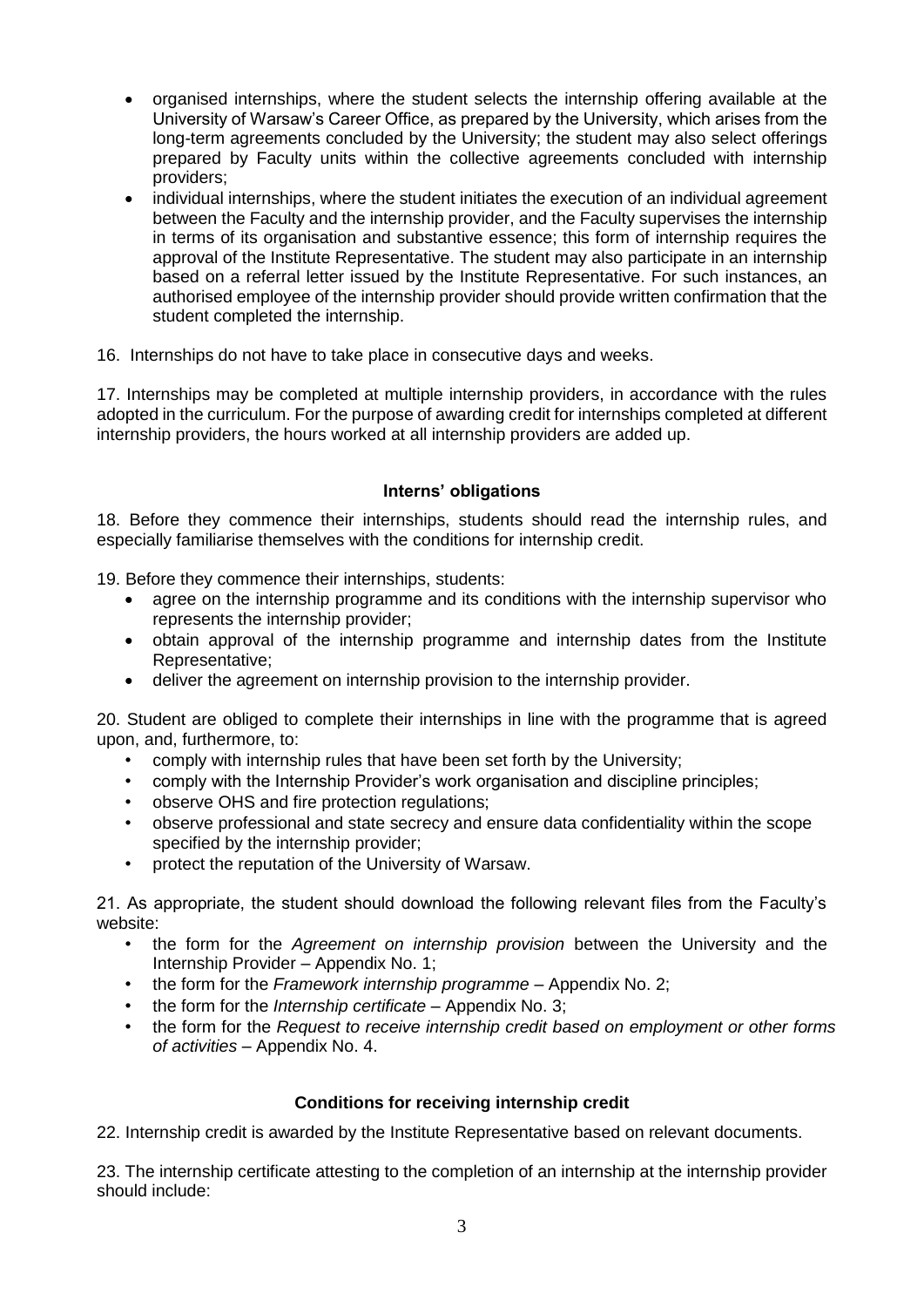- details concerning the student;
- details concerning the internship provider;
- internship dates and duration (in hours);
- issues the student became familiar with or professional responsibilities they performed during the internship;
- information concerning the degree to which learning outcomes assigned for internships within the curriculum have been achieved - for degree programmes with a practical profile;
- a general opinion on the intern;
- a general assessment of the internship completed;
- a signature of the person authorised to confirm that the student completed their internship.

24. If the certificate does not include a list of issues the student became familiar with during the internship, the student should present a personally drafted written account of professional responsibilities they performed, signed by the internship provider.

25. The student is obliged to receive internship credit (or receive approval to consider their internship completed) within the time period specified in the curriculum.

26. In accordance with Section 30 hereof, internship credit based on approval to consider an internship completed is awarded by the Faculty Representative after they obtain the opinion of the Institute Representative.

27. Internship credit is conditional on performing the responsibilities and satisfying the internship programme, and on presenting a relevant certificate or report. The template internship report is set forth by the Institute Representative.

28. Internship credit is formally awarded by the Faculty Representative or Institute Representative who makes relevant entries in accordance with University regulations.

29. If required by the curriculum, internship credit is a condition the student must satisfy to have their degree programme completion acknowledged.

30. Students who satisfy any of the following conditions may request that they be awarded internship credit:

- 1) (adequately documented) ongoing employment or voluntary work at an institution that guarantees obtaining relevant practical skills;
- 2) (adequately documented) employment for a period which corresponds to at least the minimum internship duration within the three years before the commencement of studies at an institution that guarantees obtaining relevant practical skills;
- 3) (adequately documented) voluntary work for a period which corresponds to at least the minimum internship duration within the three years before the commencement of studies at an institution that guarantees obtaining relevant practical skills;
- 4) the status of being a student or graduate of other higher education institution, where they are participating or participated in internships which satisfy the conditions set forth herein;
- 5) ongoing or past participation in traineeships and internships (also as voluntary work) that guarantee obtaining relevant practical skills within the past five years, as evidenced by adequate internship documentation;
- 6) activities undertaken for the benefit of the University and other institutions which allow the student to achieve internship purposes that correspond with the degree programme's profile, in particular:
	- activities as an assistant of the Faculty Representative or Institute Representative;
	- implementation of projects within science clubs;
	- participation in scientific and research activities;
	- participation in projects entrusted with the University, e.g. implementation projects;
	- organisation of and participation in meetings with high school students;
	- participation in activities that promote the University, Faculty, or Faculty unit;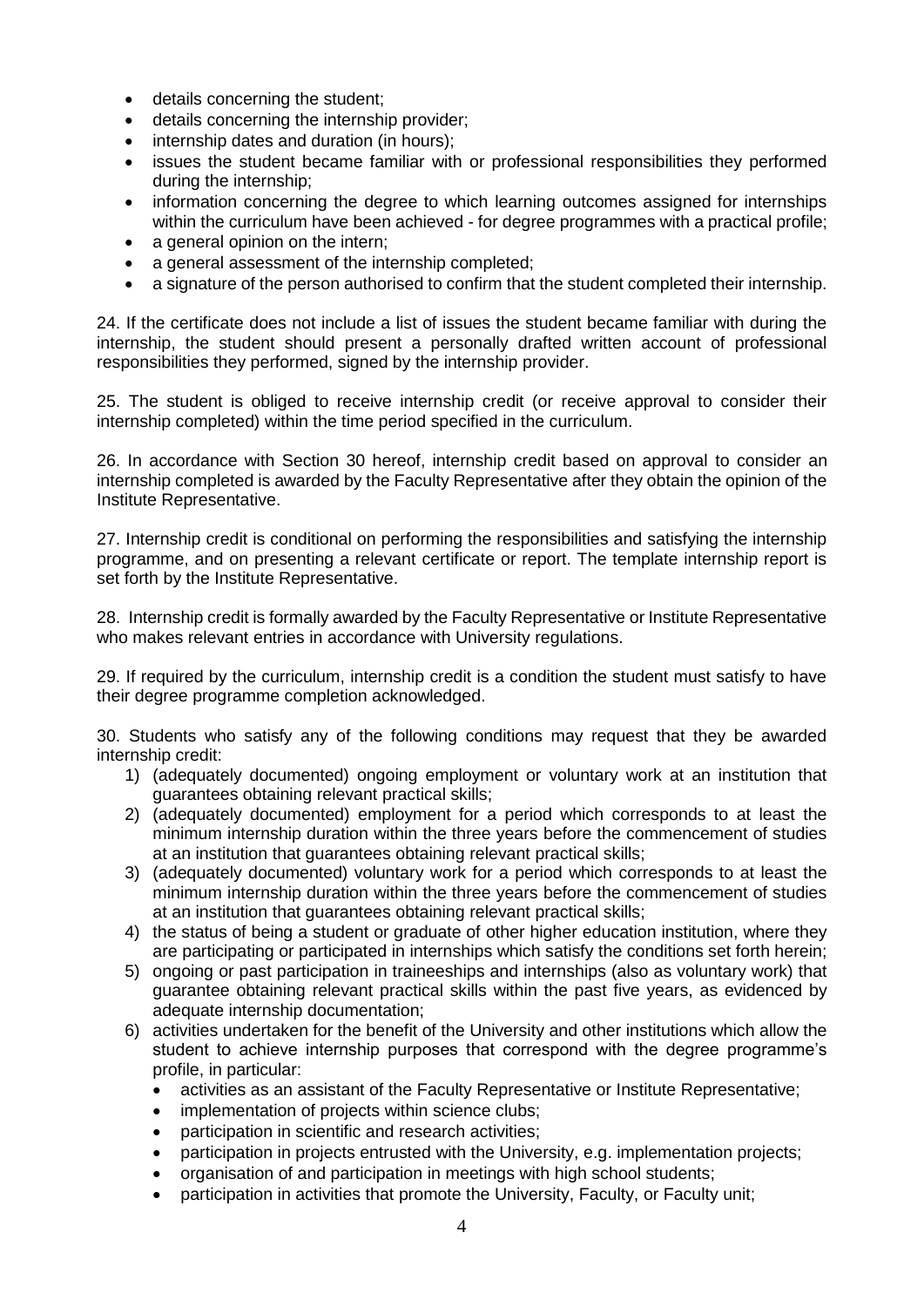- participation in the management of the University's or Faculty's cultural and economic life;
- participation in the management of the University's or Faculty's scientific and sports life;
- participation in the organisational efforts of the University's or Faculty's admission committees;
- participation in the efforts of the University's or Faculty's administration units;
- 7) sole proprietorship or membership in supervisory boards or management boards of businesses for a duration which corresponds to at least the minimum internship duration (in hours) for the given degree programme;
- 8) prior internship during studies at another educational unit of the University of Warsaw, especially as a student of another degree programme at the Faculty of Political Science and International Studies;
- 9) ongoing voluntary or professional military service or employment as an officer in national safety and defense authorities;
- 10) service as a public or social official for a duration which corresponds to at least the minimum internship duration (in hours) for the given degree programme.

### **Final provisions**

31. Students are obliged to have personal injury insurance during their internships.

32. Insurance rules for students during internships are set forth by the Rector of the University of Warsaw.

33. The Faculty does not reimburse students with any costs incurred in respect of their participation in internships.

34. If the internship provider decides that the student may receive remuneration in respect of the work they perform during the internship, a relevant agreement should be concluded directly between the internship provider and the student, without the University's participation.

35. The internship rules for foreign students are identical to those for students who are Polish citizens, unless the Faculty's Dean stipulates otherwise, as mandated by international agreements.

36. For internships financed from European Union structural funds or other domestic and foreign funds, relevant provisions and regulations arising from the agreements concluded by the University apply.

37. Students may participate in internships which do not arise from their degree programme's curriculum. The Career Office and Faculty units are responsible for the organisation of such internships at the University of Warsaw. The provisions hereof apply accordingly.

38. In specific cases not regulated herein, decisions are made by the Faculty's Dean, at the request of the Faculty Representative.

### **Appendices hereto:**

(available at the Faculty units' websites)

- 1. Agreement on internship provision;
- 2. Framework internship programme;
- 3. Internship certificate (to be completed by the internship provider);
- 4. The form for the Request to receive internship credit based on employment or other forms of activities;